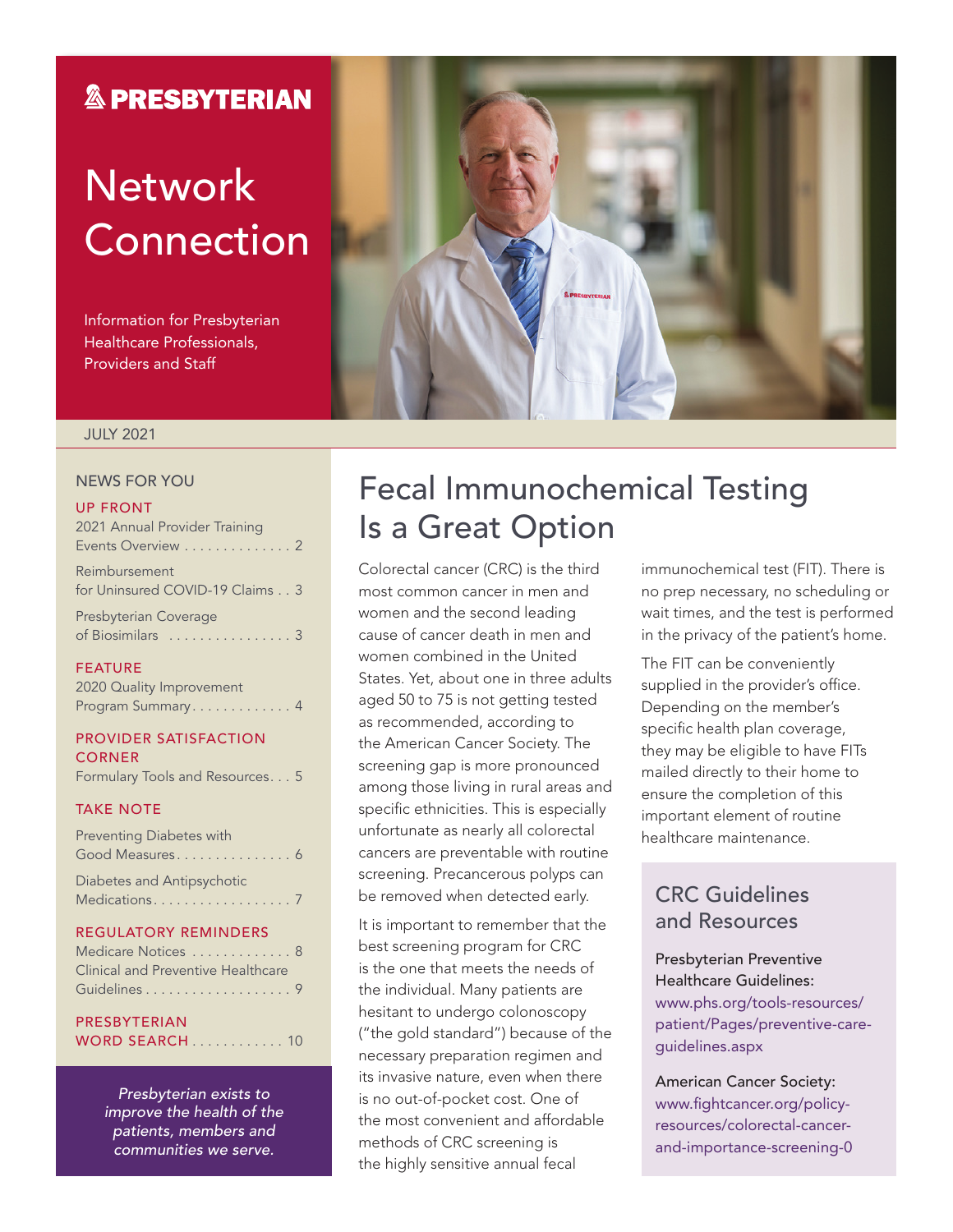# UP FRONT

## 2021 Annual Provider Training Events Overview

Presbyterian offers a variety of informative and useful trainings to ensure members receive the most appropriate care in the most cost-effective setting. Below is an overview of the 2021 training events Presbyterian is offering providers. Please note that some trainings are required as identified in the following overview.

| <b>Provider Education Conference &amp; Webinar Series</b><br>All contracted physical health, behavioral health and long-term care providers and staff are invited. Providers are<br>only required to attend one of these trainings each year. |                       |                                                             |                                |  |  |  |  |  |
|-----------------------------------------------------------------------------------------------------------------------------------------------------------------------------------------------------------------------------------------------|-----------------------|-------------------------------------------------------------|--------------------------------|--|--|--|--|--|
| <b>Training Dates</b>                                                                                                                                                                                                                         | <b>Training Times</b> | Training format and/or location<br><b>Registration Link</b> |                                |  |  |  |  |  |
| Thursday, Sept. 16                                                                                                                                                                                                                            | $9 - 11$ a.m.         | Webinar                                                     |                                |  |  |  |  |  |
| Friday, Sept. 17                                                                                                                                                                                                                              | 12 - 2 p.m.           | Webinar                                                     |                                |  |  |  |  |  |
| Wednesday, Dec. 15                                                                                                                                                                                                                            | 9 - 11 a.m.           | Webinar                                                     | https://phs.swoogo.com/2021PEC |  |  |  |  |  |
| Thursday, Dec. 16                                                                                                                                                                                                                             | $12 - 2 p.m.$         | Webinar                                                     |                                |  |  |  |  |  |

#### Presbyterian Dual Plus Training

All contracted providers who render services to Presbyterian Dual Plus members are required to complete this training. Office staff cannot complete the training on behalf of the provider.

| <b>Training Dates and Times</b>                                     | Training format and/or location     | Training Access Link                                 |  |  |  |  |
|---------------------------------------------------------------------|-------------------------------------|------------------------------------------------------|--|--|--|--|
| Available 24 hours a day, seven days<br>a week throughout the year. | Online, self-quided training module | www.phscampus.com/eLearning/<br>DSNP 2021/index.html |  |  |  |  |

| Indian Health Services and Tribal Conversations<br>All contracted physical health, behavioral health and long-term care providers and staff are invited. |                                                          |                          |                                |  |  |  |  |  |
|----------------------------------------------------------------------------------------------------------------------------------------------------------|----------------------------------------------------------|--------------------------|--------------------------------|--|--|--|--|--|
| <b>Training Dates</b>                                                                                                                                    | Training format and/or location<br><b>Training Times</b> | <b>Registration Link</b> |                                |  |  |  |  |  |
| Thursday, Sept. 23                                                                                                                                       | $2 - 3:30$ p.m.                                          | Webinar                  |                                |  |  |  |  |  |
| Thursday, Dec. 16                                                                                                                                        | $2 - 3:30$ p.m.                                          | Webinar                  | https://phs.swoogo.com/IHS2021 |  |  |  |  |  |

| <b>Critical Incident Training</b><br>All Centennial Care 2.0 personal care service providers are required to attend one Critical Incident training per year. |                                                          |                          |                                 |  |  |  |  |  |
|--------------------------------------------------------------------------------------------------------------------------------------------------------------|----------------------------------------------------------|--------------------------|---------------------------------|--|--|--|--|--|
| <b>Training Dates</b>                                                                                                                                        | <b>Training Times</b><br>Training format and/or location | <b>Registration Link</b> |                                 |  |  |  |  |  |
| Tuesday, Sept. 21                                                                                                                                            | 9 - 11 a.m.                                              | Webinar                  | https://phs.swoogo.com/         |  |  |  |  |  |
| Thursday, Sept. 23                                                                                                                                           | $2 - 4 p.m.$                                             | Webinar                  | 2021 critical incident training |  |  |  |  |  |

| <b>Behavioral Health Critical Incident Reporting</b><br>All behavioral health providers are required to participate in annual Critical Incident Reporting training as part of<br>the provider contract. This training is also mandated by the Human Services Department. |                       |                             |                              |  |  |  |  |  |
|--------------------------------------------------------------------------------------------------------------------------------------------------------------------------------------------------------------------------------------------------------------------------|-----------------------|-----------------------------|------------------------------|--|--|--|--|--|
| <b>Training Dates</b>                                                                                                                                                                                                                                                    | <b>Training Times</b> | <b>Training Access Link</b> |                              |  |  |  |  |  |
| Thursday, Aug. 19                                                                                                                                                                                                                                                        | $1 - 2:30$ p.m.       | Webinar                     | https://magellanhealth.zoom. |  |  |  |  |  |
| Wednesday, Nov. 10                                                                                                                                                                                                                                                       | $1 - 2:30$ p.m.       | Webinar                     | us/j/2475010370              |  |  |  |  |  |

If you have questions about the upcoming trainings, please contact your Provider Network Operations relationship executive. Contact information can be found at [www.phs.org/ContactGuide](http://www.phs.org/ContactGuide).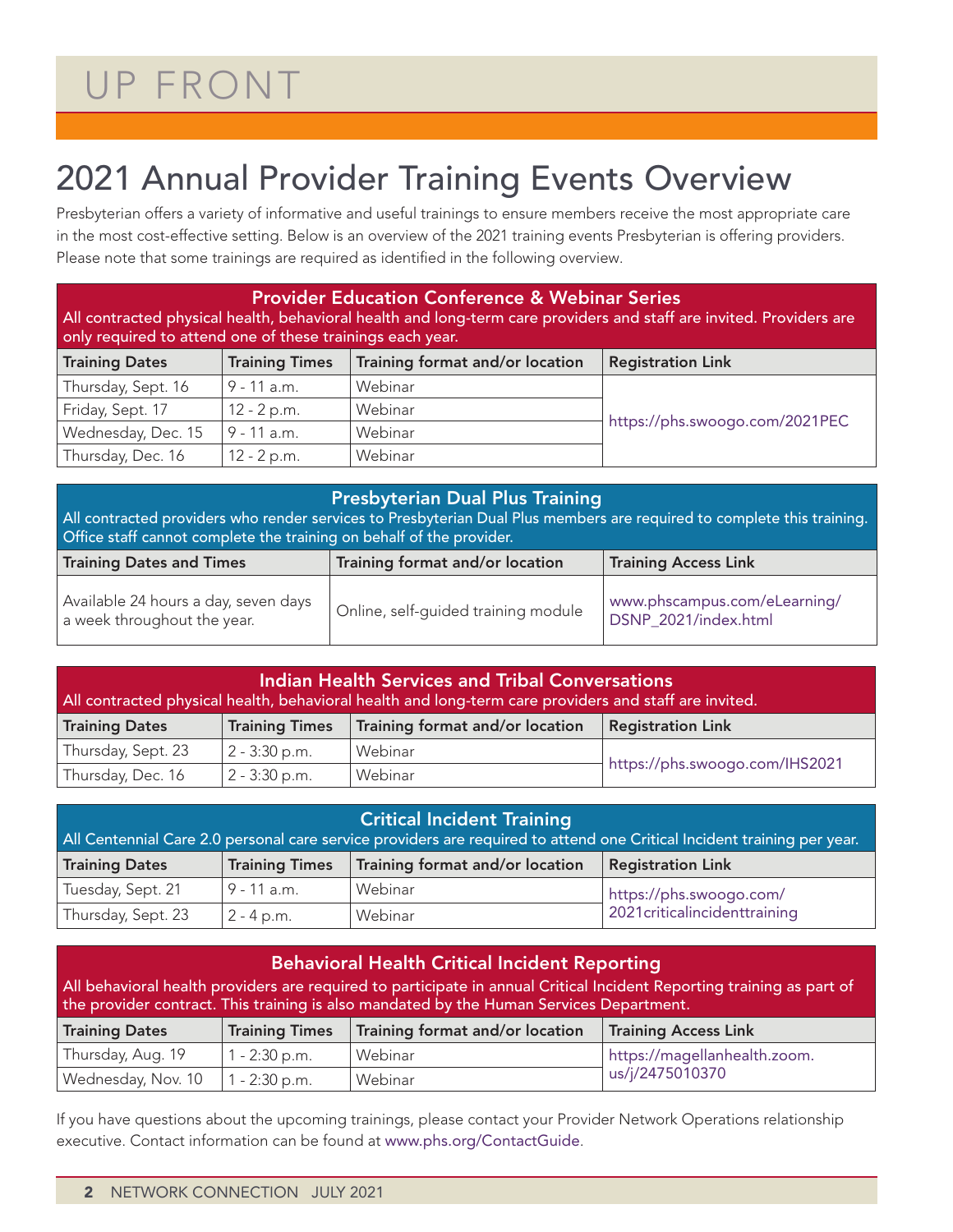#### Reimbursement for Uninsured COVID-19 Claims

Presbyterian is dedicated to partnering with providers to ensure patients and members can receive the COVID-19 vaccine throughout our communities. To ensure as many people as possible can receive the vaccine, Presbyterian wants to make providers aware that they may be eligible to receive reimbursement for COVID-19 testing or treatment, or for the administration of a vaccine to an uninsured patient.



As part of the Families First Coronavirus Response Act and the CARES Act, Health and Human Services will provide reimbursement for claims to healthcare providers, generally at Medicare rates. Claims must have a COVID-19 primary diagnosis on or after Feb. 4, 2020, to be eligible for reimbursement. More details about the program can be found at [www.hrsa.gov/](http://www.hrsa.gov/coviduninsuredclaim) [coviduninsuredclaim](http://www.hrsa.gov/coviduninsuredclaim).

To submit electronic claims, please visit [coviduninsuredclaim.](http://coviduninsuredclaim.linkhealth.com) [linkhealth.com](http://coviduninsuredclaim.linkhealth.com) and follow the instructions.

### Presbyterian Coverage of Biosimilars

Many biosimilars have become available in the United States and multiple biologic products have biosimilars in development. An approved biosimilar is a biological product that has been shown to be highly similar to the biological product (i.e., reference product) approved by the Food and Drug Administration (FDA).

Minor differences in clinically inactive compounds (e.g., different stabilizer or buffer) between the biosimilar and reference product are allowed but there cannot be clinically meaningful differences between the biosimilar and the reference product in regard to safety, purity or potency. As costs for biological drugs continue to rise, the increased availability of biosimilars will benefit both providers and members by expanding treatment options and access to these medications at lower costs.

Presbyterian prefers the use of biosimilars prior to the reference product when clinically appropriate. See below for a listing of preferred biosimilars. Please reference Presbyterian formularies and criteria for plan-specific coverage requirements for the agents listed above. This information is available at [www.phs.org/providers/formularies](http://www.phs.org/providers/formularies).

### Preferred Biosimilar Products

| <b>Reference Product</b> | <b>Preferred Biosimilar(s)</b>                   |
|--------------------------|--------------------------------------------------|
| Avastin                  | Zirabev                                          |
| Herceptin                | Ogivri, Trazimera                                |
| Neulasta injection       | Fulphila, Ziextenzo, Udenyca                     |
| Neupogen                 | Zarxio                                           |
| Remicade                 | Renflexis, Avsola                                |
| Rituxan                  | Ruxience, Truxima (rheumatoid<br>arthritis only) |

Presbyterian will continue to provide guidance for approved biosimilars. For more information, please visit the FDA information on biosimilars at: [www.fda.](http://www.fda.gov/drugs/biosimilars/biosimilar-and-interchangeable-products#biological) [gov/drugs/biosimilars/biosimilar-and-interchangeable-products#biological](http://www.fda.gov/drugs/biosimilars/biosimilar-and-interchangeable-products#biological)

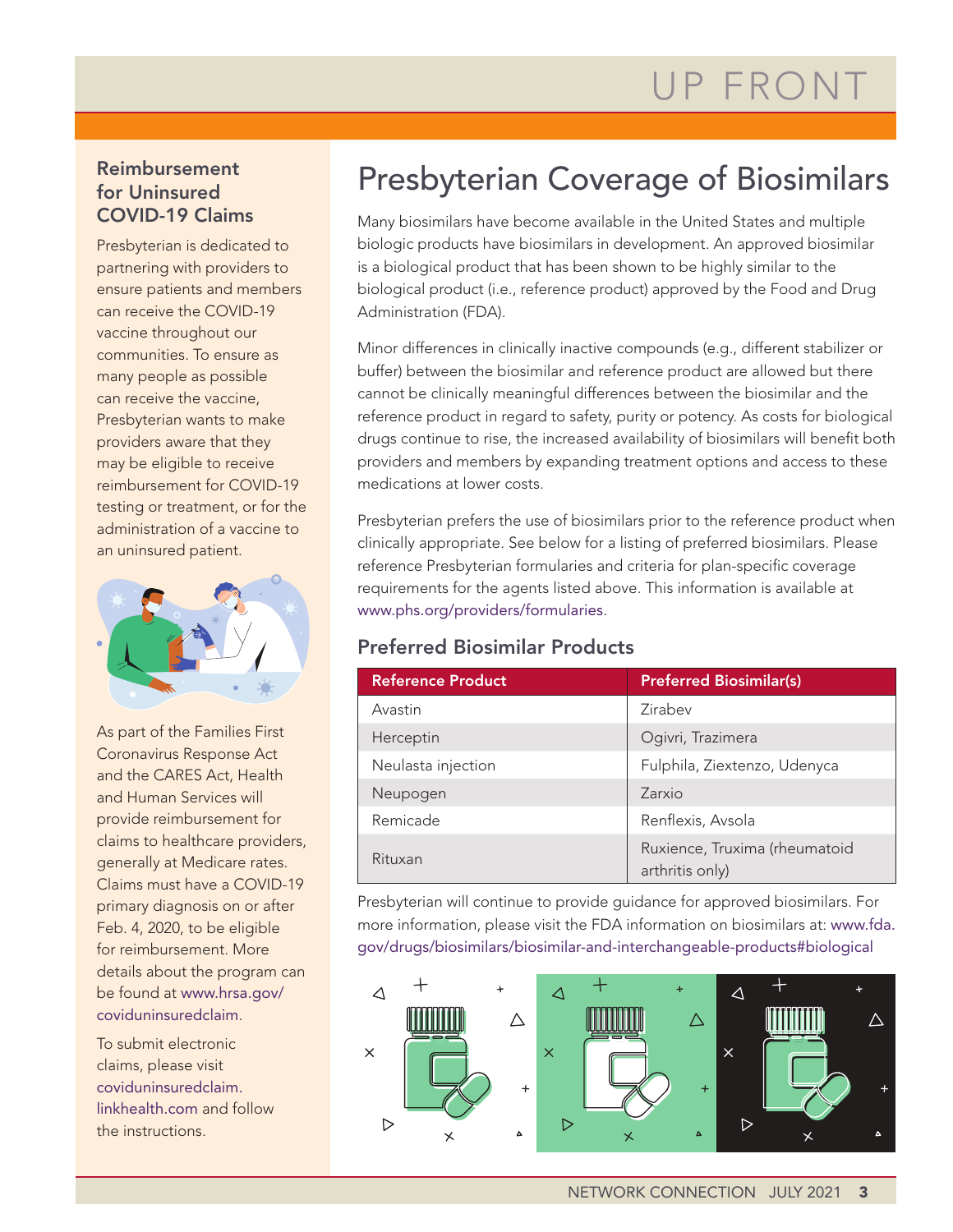# FEATURE

## 2020 Quality Improvement Program Summary

Presbyterian is committed to the improvement of care and services through its Quality Improvement (QI) program, which is designed to improve member health outcomes, support the providermember relationship, and improve satisfaction for members and providers. The QI program provides information about quality processes, initiatives, activities, goals and outcomes related to member care, including services and safety of clinical care.

At the end of each year, Presbyterian evaluates the QI program to measure our performance. Through this evaluation, Presbyterian identifies opportunities for improvement and makes recommendations for changes to the QI program. The original QI program for 2020 did not account for the COVID-19 pandemic. As a result, the accomplishments for 2020 were simultaneously extraordinary and different than originally planned. The following are some of the results of our 2020 QI program.



#### Community Health Worker Team

Presbyterian uses community health workers (CHWs) to address physical, behavioral, long-term care, and social healthcare needs of members. The goal is to target high-risk members and members who may become high risk who are unreachable or difficult to engage. In 2020, the CHW team provided successful outreach to 582 members who tested positive for COVID-19 and were identified as experiencing potential food insecurity.

#### Provider Satisfaction

In 2020, Presbyterian improved the prior authorization (PA) process through data analysis, reformatting of medical policies for ease of use, and implementation of multiple formulary changes through the Presbyterian Pharmacy and Therapeutics Committee. Presbyterian also enhanced the provider PA tools to improve functionality and provide greater visibility of PA submission status and tracking for medical PA requests.

#### Presbyterian's Response to COVID-19

Presbyterian eased prior authorization requirements, providing greater flexibility and relief. This included:

- Eliminating PA for all acute hospitalizations
- Extending existing PAs by 90 days for the duration of the public health emergency
- Expanding flexibility for providers in submission of clinical documentation to support medical necessity
- Extending PAs for children's services (residential treatment) for 90 days for the duration of the public health emergency

Presbyterian also created a telehealth guide to keep providers informed on new developments and provided paid telemedicine and telephonic services for on-site and in-person visits.

#### Opportunities in 2021

Every year, Presbyterian refines its practices to improve member care and health outcomes and identifies opportunities for improvement. The following opportunities were identified for 2021:

- Incorporate new knowledge and best practices learned in 2020
- Resume member incentives for in-person chronic condition testing, screening and visits, as appropriate
- Resume provider and facility quality incentive programs, as appropriate
- Deploy a statewide, state-ofthe-art pediatric immunization campaign

For more information about the QI program, please contact the Quality department at (505) 923-5537.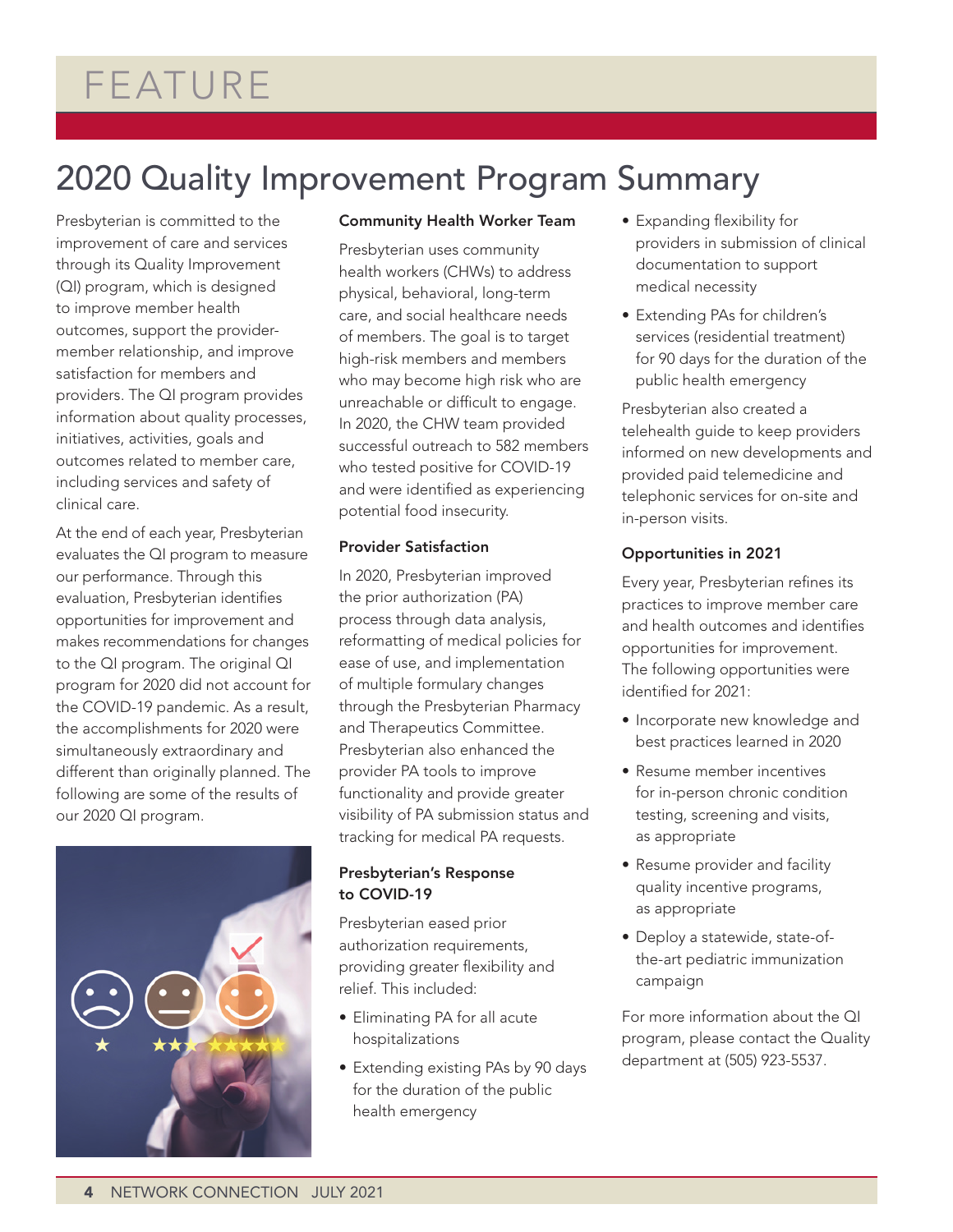# PROVIDER SATISFACTION CORNER

## Formulary Tools and Resources

Presbyterian would like to share updates with our valued providers about tools that can decrease the burden when prescribing to our members. These tools will help providers make decisions about which formulary medications are appropriate for their patients. Provider tools that promote appropriate usage and pointof-service information enable providers and members to engage in an informed, shared decisionmaking process that is proven to provide cost-saving abilities, greater medication adherence rates, and maximize time for both parties.

#### PreCheck My Script

PreCheck My Script, an e-prescribing application, enhances information available to providers at the point of prescribing to support prescription decision-making. With this solution, providers can use their handheld device or desktop computer to route prescriptions to a selected pharmacy and access members' medication history, pharmacy benefits and formulary.

Providers must create an account to access this tool. Once an account has been created, the tool can be accessed through their electronic medical record system. For more information, or to create your account, visit the following link: <https://provider.linkhealth.com/#/>.



#### Presbyterian's Website

All of Presbyterian's formularies are available on Presbyterian's website at [www.phs.org/providers/](http://www.phs.org/providers/formularies) [formularies](http://www.phs.org/providers/formularies). At this site, providers can find the following information:

- Online and print formularies
- Formulary updates
- Pharmacy & Therapeutics (P&T) Committee updates
- Formulary Navigator tool

#### Formulary Navigator

Presbyterian also maintains detailed drug status information on its Formulary Navigator tool. This is a comprehensive list of all drugs and their formulary status. With this tool, providers can find the following information by line of business:

- Formulary status
- Tier
- Quantity limits
- Prior authorization requirements
- Specialty pharmacy requirements
- Step therapy requirements

#### Medical Drug (J-Code) List

Providers can find the status for all medical drugs, including the following details:

- Healthcare Common Procedure Coding System (HCPCS) codes
- Prior authorization requirements
- Specialty mandates
- Medicare Part B Step Therapy

The Medical drug list can be found at the following link: [http://docs.phs.org/idc/groups/](http://docs.phs.org/idc/groups/public/%40phs/%40php/documents/phscontent/pel_00052739.pdf) [public/%40phs/%40php/](http://docs.phs.org/idc/groups/public/%40phs/%40php/documents/phscontent/pel_00052739.pdf) [documents/phscontent/](http://docs.phs.org/idc/groups/public/%40phs/%40php/documents/phscontent/pel_00052739.pdf) [pel\\_00052739.pdf](http://docs.phs.org/idc/groups/public/%40phs/%40php/documents/phscontent/pel_00052739.pdf) 

Presbyterian will continue to develop new processes to limit the steps and requirements needed to meet formulary requirements. Please direct questions, comments or feedback regarding Presbyterian's formularies or formulary tools to Presbyterian's Pharmacy Services department at (505) 923-5757, 1-888- 923-5757, TTY: 711, or [info@phs.org](mailto:info@phs.org).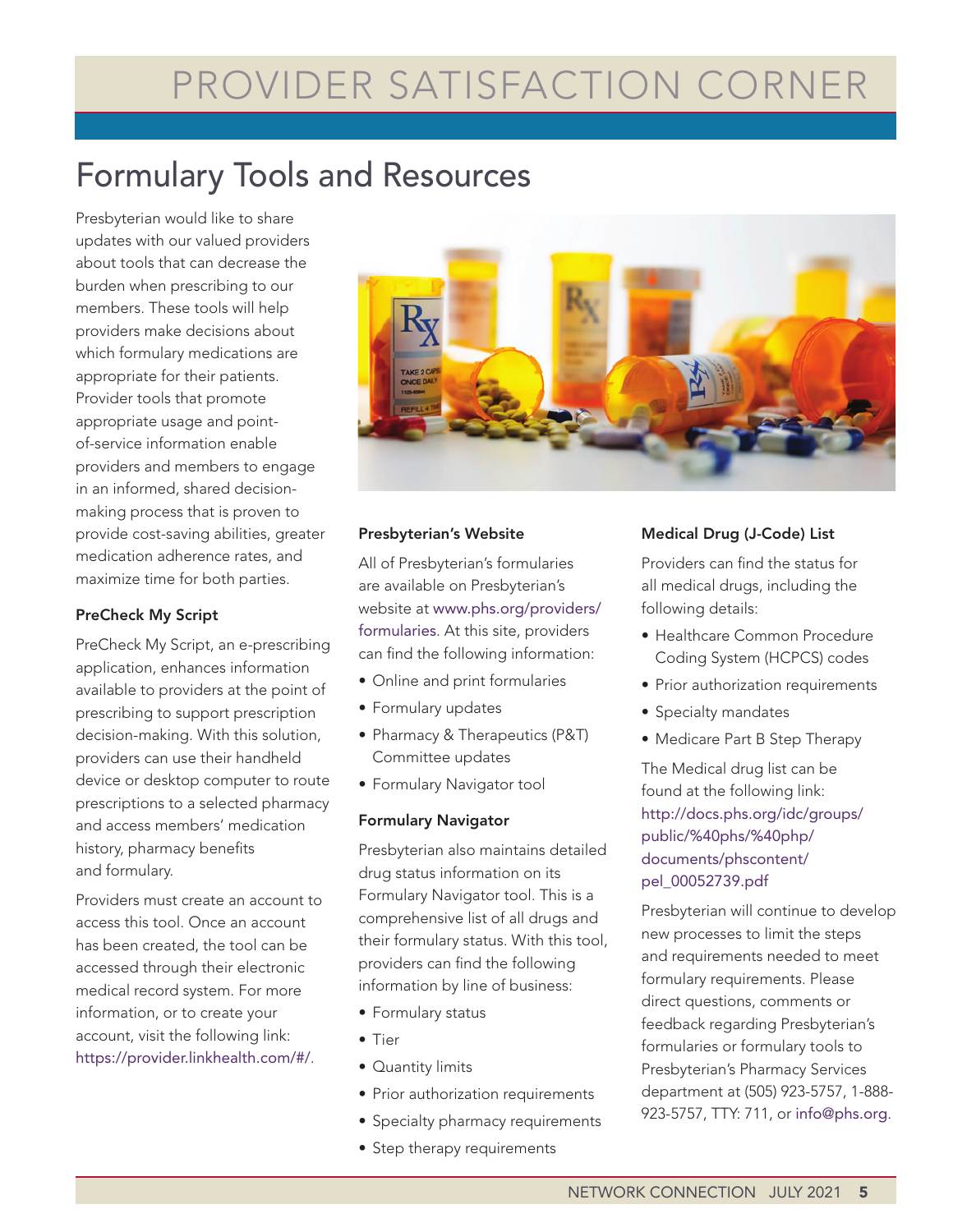# TAKE NOTE

### Preventing Diabetes with Good Measures

According to the Centers for Disease Control and Prevention (CDC), more than one in three Americans have prediabetes and an estimated 84% of them don't know it. This large population is at increased risk of developing Type 2 diabetes, heart disease, and experiencing a stroke.

Diabetes prevention programs can help patients and members lower their risk of developing Type 2 diabetes by as much as 58%, 71% for individuals over the age of 60, according to the CDC. To help Presbyterian Centennial Care members diagnosed with prediabetes delay or prevent the onset of Type 2 diabetes, Presbyterian has partnered with the Good Measures diabetes prevention program.

#### Good Measures Diabetes Prevention Program

The Good Measures program is easy to use and available to eligible Presbyterian Centennial Care members at no additional cost. The goal of Good Measures is to support participants by building healthy lifestyle habits, supporting weight loss, and increasing physical activity. Participants will receive one-onone support from a CDC-trained lifestyle coach and from peers in the program. Members can participate from home, online or by phone.



Good Measures sessions start weekly and last for 12 months. The program covers topics such as physical activity, healthy eating, smart food choices, stress management, weight loss strategies, self-care, and maintaining a healthy lifestyle.

#### Who's Eligible

To be eligible for this program, patients must be Presbyterian Centennial Care members, 18 years old or older, have a body mass index (BMI) greater than 25 kg/m2 (greater than or equal to 23 kg/m2 if a person is Asian), and have a history of gestational diabetes (may be selfreported) or have a blood test in the prediabetes range that includes one of the following results:

- Hemoglobin A1c between 5.7% and 6.4%
- Fasting plasma glucose 100 to 125mg/dL
- Two-hour plasma glucose after a 75mg glucose load 140 to 199mg/dL

#### How to Refer Members to the Program

Providers can refer members and members can self-refer to the Good Measures program. Please note that members who already have been diagnosed with diabetes do not qualify for this program. Providers can refer members in one of the following ways:

- Submit an online form at [www.](http://www.goodmeasures.com/physicians) [goodmeasures.com/physicians](http://www.goodmeasures.com/physicians)
- Send an email to Good Measures at [phpdpp@goodmeasures.com](mailto:phpdpp@goodmeasures.com)
- Call Good Measures at 1-855-249-8587

When contacting the Good Measures team, please provide the member's first and last name, date of birth, Centennial Care ID number, phone number and list "Diabetes Prevention" as the reason for referral.

good measures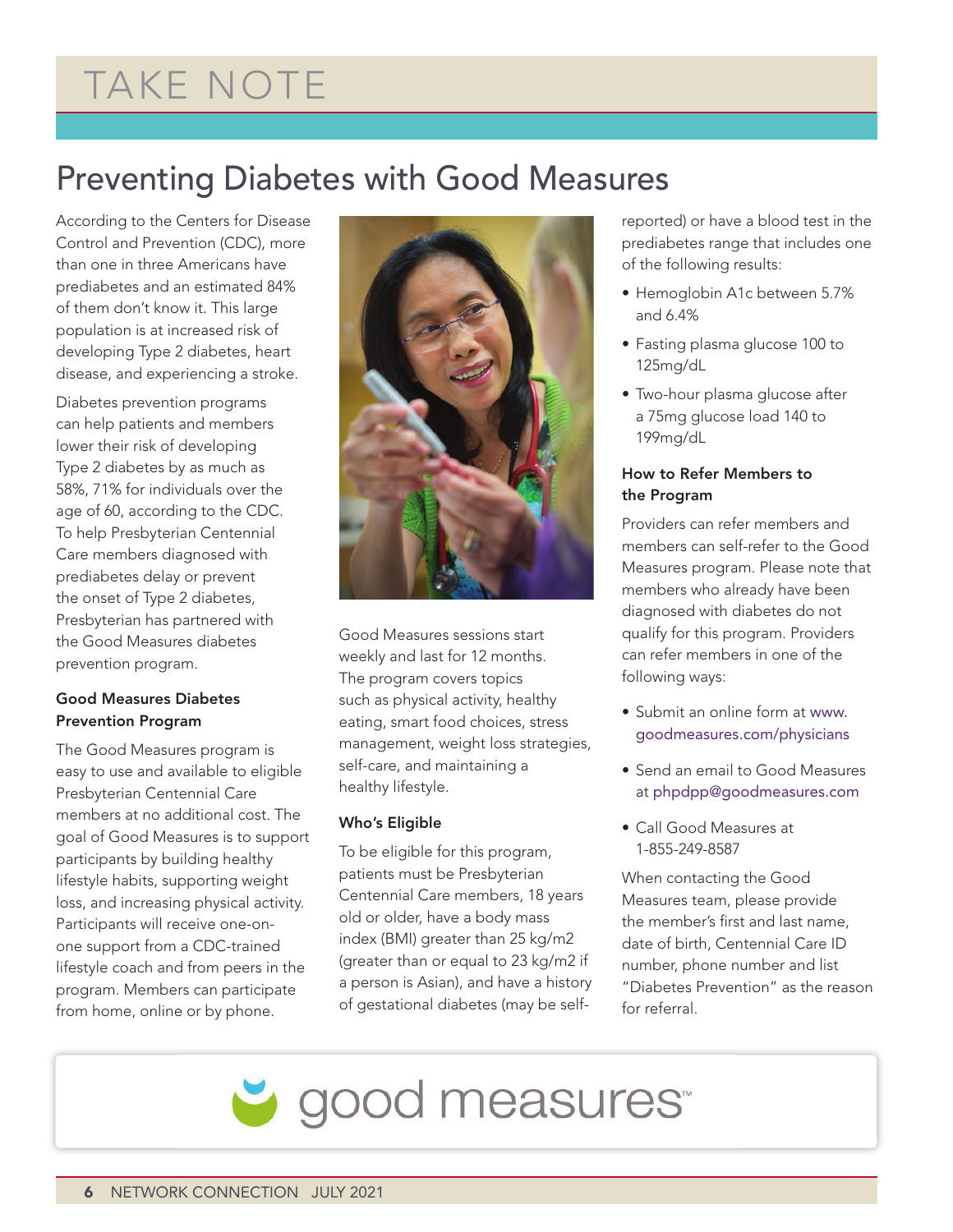## Diabetes and Antipsychotic Medications

The National Committee for Quality Assurance Healthcare Effectiveness Data and Information Set (NCQA HEDIS) is one of healthcare's best and most widely used performance improvement tools. NCQA HEDIS includes measures that address diabetes and antipsychotic medications. Please note the following measures:

- Diabetes Monitoring for People with Diabetes and Schizophrenia (SSD): Measures the percentage of members 18 to 64 years old with schizophrenia, schizoaffective disorder or bipolar disorder who were dispensed an antipsychotic medication and had a diabetes screening test during the measurement year.
- Diabetes Monitoring for People with Diabetes and Schizophrenia (SMD): Assesses adults 18 to 64 years old with schizophrenia and diabetes who had both a lowdensity lipoprotein cholesterol (LCL-C) test and a hemoglobin A1c (HbA1c) test during the measurement year.

People with serious mental illness who use antipsychotics are at increased risk of diabetes. Lack of appropriate care for people with diabetes and schizophrenia or bipolar disorder who use antipsychotic medications can lead to worsening health and death. Addressing these physical health needs is an important way to improve health, quality of life and economic outcomes downstream.

#### **Eligibility**

The following members are eligible for this measure:

- Members who are diagnosed with bipolar disorder, schizophrenia, or schizoaffective disorder, who are prescribed antipsychotic medications, and who complete an annual diabetes screening test (either a blood glucose or HbA1c test)
- Members who are diagnosed with both diabetes and schizophrenia and who complete an LDL-C test and a HbA1c test at least once per year during treatment

#### How Providers Can Help

Providers can educate members about the symptoms of diabetes, the increased risk of diabetes with antipsychotic medications, and the importance of annual screenings. They can also ensure that members in this population are screened annually for diabetes and that the results of these screenings are documented.

Members who attend necessary appointments and receive necessary screenings and monitoring benefit from better health outcomes. Please help members attend appointments and screenings. If members miss an appointment or screening, reach out to them to reschedule and discuss effective strategies that will help the member better adhere to scheduled appointments. Providers can also contact Presbyterian's Care Coordination Unit at 1-866-672-1242 or (505) 923-8858 for additional assistance.

For inquiries or questions about NCQA HEDIS measures, please contact the Quality Performance Improvement department at (505) 923-5017 or by email at [PerformanceImp@phs.org](mailto:PerformanceImp@phs.org).

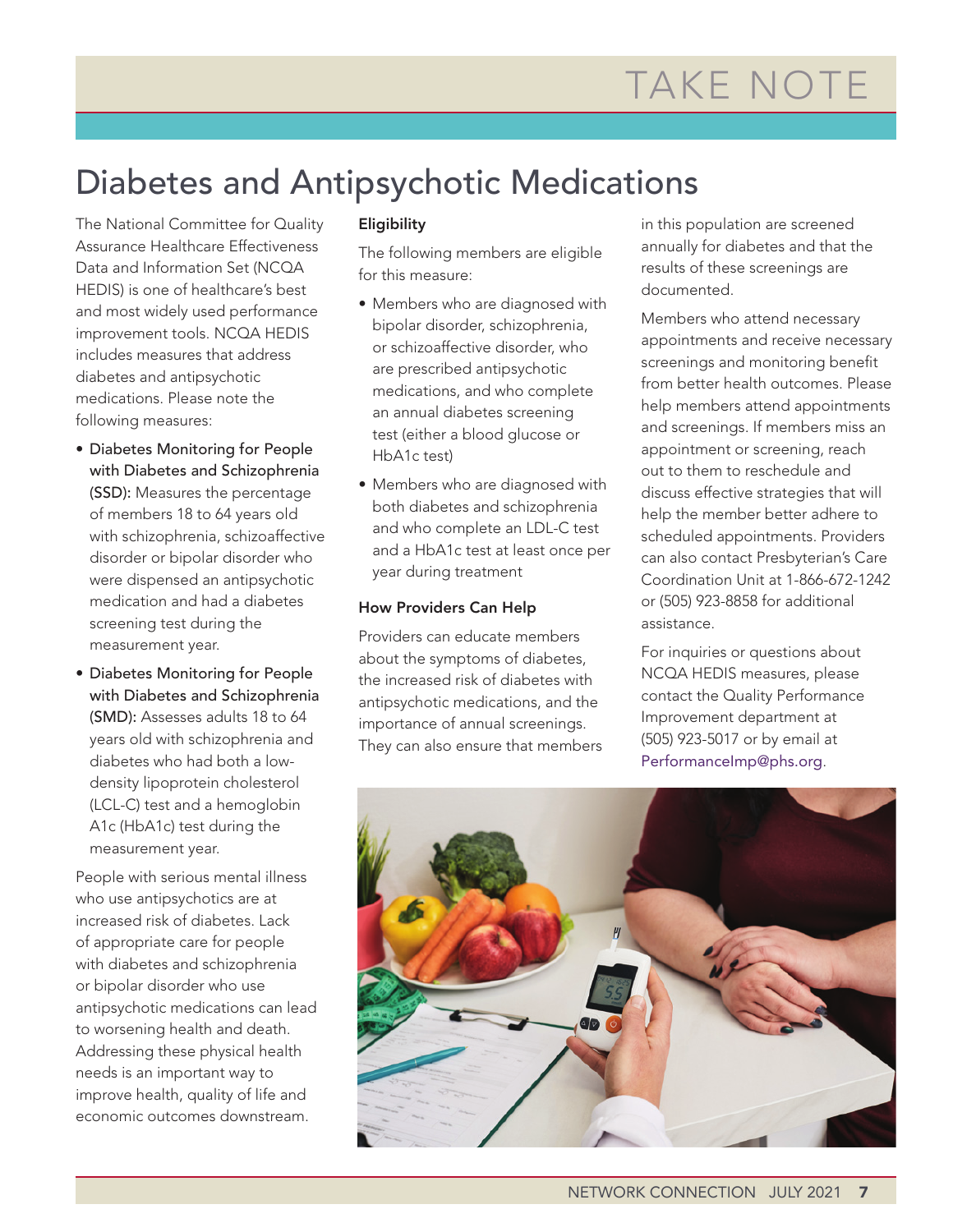### Medicare Notices

Issuing the Notice of Medicare Non-Coverage in a Skilled Nursing Facility, Home Health Agency or Comprehensive Outpatient Rehabilitation Facility Setting

An enrollee has the right to request an immediate review by the Beneficiary and Family Centered Care Quality Improvement Organization (BFCC-QIO) when a skilled nursing facility, home health agency, or comprehensive outpatient rehabilitation facility decides to terminate previously approved coverage. This also applies when a Medicare Advantage (MA) plan or contracted provider directs a member to seek care from a non-contract provider/facility. All members who receive covered services in these settings must

receive a Notice of Medicare Non-Coverage (NOMNC), delivered by the facility or provider, before their services end.

Detailed instructions for the NOMNC can be found in §260 of Chapter 30 of the Medicare Claims Processing Manual. For additional guidance, including a copy of the NOMNC, see the Beneficiary Notices Initiative webpage at [www.](http://www.cms.gov/Medicare/Medicare-General-Information/BNI) [cms.gov/Medicare/Medicare-](http://www.cms.gov/Medicare/Medicare-General-Information/BNI)[General-Information/BNI.](http://www.cms.gov/Medicare/Medicare-General-Information/BNI)

#### Issuing the Medicare Outpatient Observation Notice for Observation Services

Hospitals and critical access hospitals are required to provide written and verbal explanation to Original Medicare and Medicare



Advantage members who receive observation services as outpatients for more than 24 hours.

The detailed process for delivery of this standardized notice, CMS-10611 form "Medicare Outpatient Observation Notice (MOON)," can be found in §400 of Chapter 30 of the Medicare Claims Processing Manual. For additional guidance, including a copy of the MOON, see the Beneficiary Notices Initiative at [www.cms.gov/Medicare/Medicare-](http://www.cms.gov/Medicare/Medicare-General-Information/BNI)[General-Information/BNI](http://www.cms.gov/Medicare/Medicare-General-Information/BNI).

#### Issuing the Important Message from Medicare in Hospital Settings

A member has the right to request an immediate review by BFCC-QIO of a decision that inpatient hospital care is no longer necessary. For all MA members, hospitals must deliver valid, written notice of a member's rights as a hospital inpatient, including discharge appeal rights, using the standardized form, CMS R-193 form "An Important Message from Medicare (IM)."

Detailed delivery and form instructions for the standardized IM notice and the Detailed Notice of Discharge can be found in §200 of Chapter 30 of the Medicare Claims Processing Manual. For additional guidance, including a copy of the IM and DND, see the Hospital Discharge Appeal Notices at [www.cms.gov/Medicare/](http://www.cms.gov/Medicare/Medicare-General-Information/BNI/HospitalDischargeAppealNotices) [Medicare-General-Information/BNI/](http://www.cms.gov/Medicare/Medicare-General-Information/BNI/HospitalDischargeAppealNotices) [HospitalDischargeAppealNotices](http://www.cms.gov/Medicare/Medicare-General-Information/BNI/HospitalDischargeAppealNotices).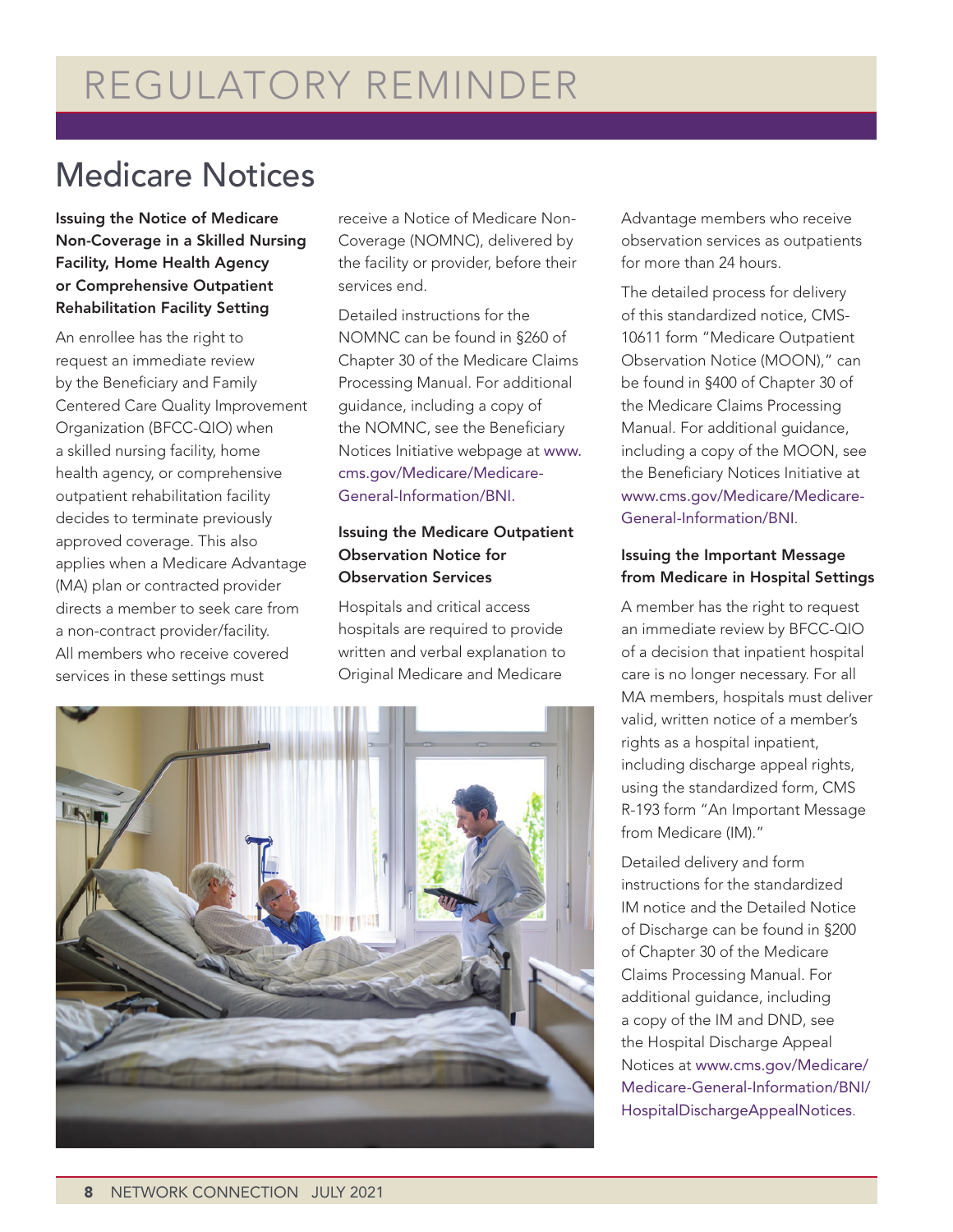# REGULATORY REMINDER

## Clinical and Preventive Healthcare Guidelines

Presbyterian's evidence-based Clinical Practice Guidelines and Preventive Healthcare Guidelines are developed to assist providers in the prevention and treatment of common health conditions. Healthcare guidelines help providers and patients make informed decisions about their health.

#### Clinical Practice Guidelines

Presbyterian is committed to supporting evidence-based care for the members we serve. The Clinical Practice Guidelines are based on population health assessments that identify high-prevalence conditions in Presbyterian's membership. They are designed to help providers make decisions about healthcare services needed for specific clinical circumstances. All guidelines are adopted from nationally recognized organizations.

Providers can review Presbyterian's physical and behavioral health Clinical Practice Guidelines at the links below.

- Physical health guidelines: [www.](http://www.phs.org/providers/resources/reference-guides/Pages/clinical-practice-guidelines.aspx) [phs.org/providers/resources/](http://www.phs.org/providers/resources/reference-guides/Pages/clinical-practice-guidelines.aspx) [reference-guides/Pages/clinical](http://www.phs.org/providers/resources/reference-guides/Pages/clinical-practice-guidelines.aspx)[practice-guidelines.aspx](http://www.phs.org/providers/resources/reference-guides/Pages/clinical-practice-guidelines.aspx)
- Behavioral health guidelines: [http://www.phs.org/providers/](http://www.phs.org/providers/resources/reference-guides/Pages/medical-pharmacy-behavioral.aspxw) [resources/reference-guides/](http://www.phs.org/providers/resources/reference-guides/Pages/medical-pharmacy-behavioral.aspxw) [Pages/medical-pharmacy](http://www.phs.org/providers/resources/reference-guides/Pages/medical-pharmacy-behavioral.aspxw)[behavioral.aspxw](http://www.phs.org/providers/resources/reference-guides/Pages/medical-pharmacy-behavioral.aspxw)

#### Preventive Healthcare Guidelines

In alignment with the Affordable Care Act, Presbyterian's Preventive Healthcare Guidelines are based on U.S. Preventive Services Task



Force (USPSTF) guidelines, grades A and B, which help primary care providers and members decide together whether a preventive service is appropriate based on the member's healthcare needs. The USPSTF, an independent panel of national experts in primary care and prevention, provides recommendations and evidence reviews that are of high quality, methodologically sound, scientifically defensible, reproducible, and unbiased.

Presbyterian's guidelines include requirements from the New Mexico Health and Human Services Department's Medical Assistance Division (HSD/MAD) for managed care organizations. This information is found in Title 8 Chapter 308 Part

9 of the New Mexico Administrative Code (NMAC).

Presbyterian's guidelines also align with the child, adolescent and adult immunization schedule published by the Centers for Disease Control and Prevention, which is available at [www.cdc.gov/vaccines](http://www.cdc.gov/vaccines).

Providers can review Presbyterian's Preventive Health Guidelines at the following link: [www.phs.org/](http://www.phs.org/providers/resources/reference-guides/Pages/medical-pharmacy-behavioral.aspx) [providers/resources/reference](http://www.phs.org/providers/resources/reference-guides/Pages/medical-pharmacy-behavioral.aspx)[guides/Pages/medical-pharmacy](http://www.phs.org/providers/resources/reference-guides/Pages/medical-pharmacy-behavioral.aspx)[behavioral.aspx](http://www.phs.org/providers/resources/reference-guides/Pages/medical-pharmacy-behavioral.aspx).

Providers may request a print copy of the clinical practice and preventive healthcare guidelines by contacting their Provider Network Operations relationship executive.